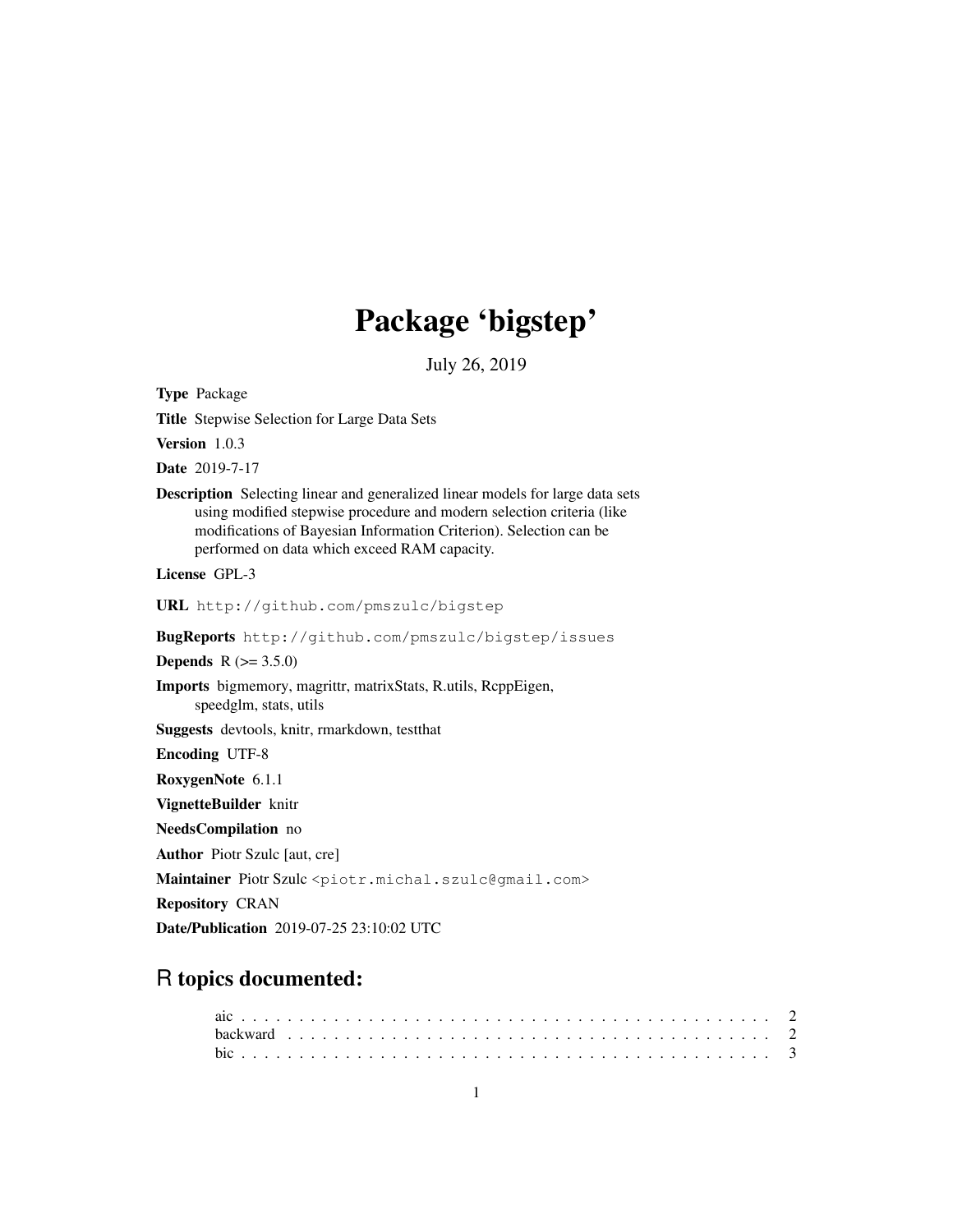aic *AIC*

# Description

Calculate AIC (Akaike Information Criterion).

# Usage

aic(loglik, k)

# Arguments

| loglik | A numeric, the log-likelihood.                          |
|--------|---------------------------------------------------------|
|        | An integer $\ge$ = 0, the number of selected variables. |

# Value

A number, a value of AIC.

# Examples

aic(10, 5)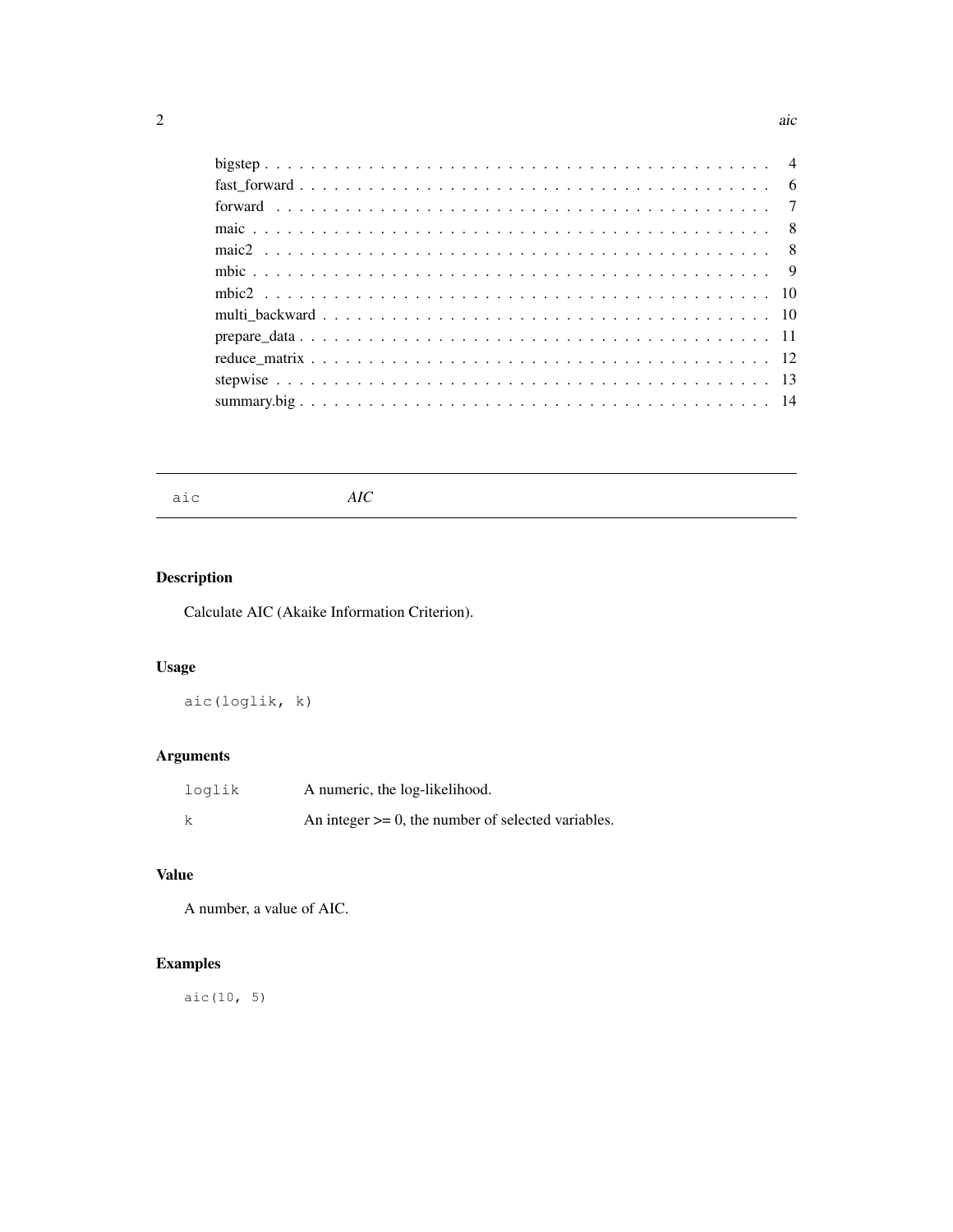backward *Backward step*

#### Description

Remove the worst variable from a model according to the given criterion.

#### Usage

```
backward(data, crit = mbic, ...)
```
# Arguments

| data      | an object of class big.                                                                                                                  |
|-----------|------------------------------------------------------------------------------------------------------------------------------------------|
| crit      | a function defining the model selection criterion. You can use your own function<br>or one of these: bic, mbic, mbic2, aic, maic, maic2. |
| $\ddotsc$ | optional arguments to crit.                                                                                                              |

## Details

Type browseVignettes("bigstep") for more details.

#### Value

An object of class big.

```
set.seed(1)
n \le -30p <- 10
X \leftarrow \text{matrix}(rnorm(n * p), ncol = p)y \leftarrow X[, 2] + 2*X[, 3] - X[, 6] + \text{norm}(n)d <- prepare_data(y, X)
d %>%
  fast_forward(crit = aic) %>%
  backward() %>%
  backward()
```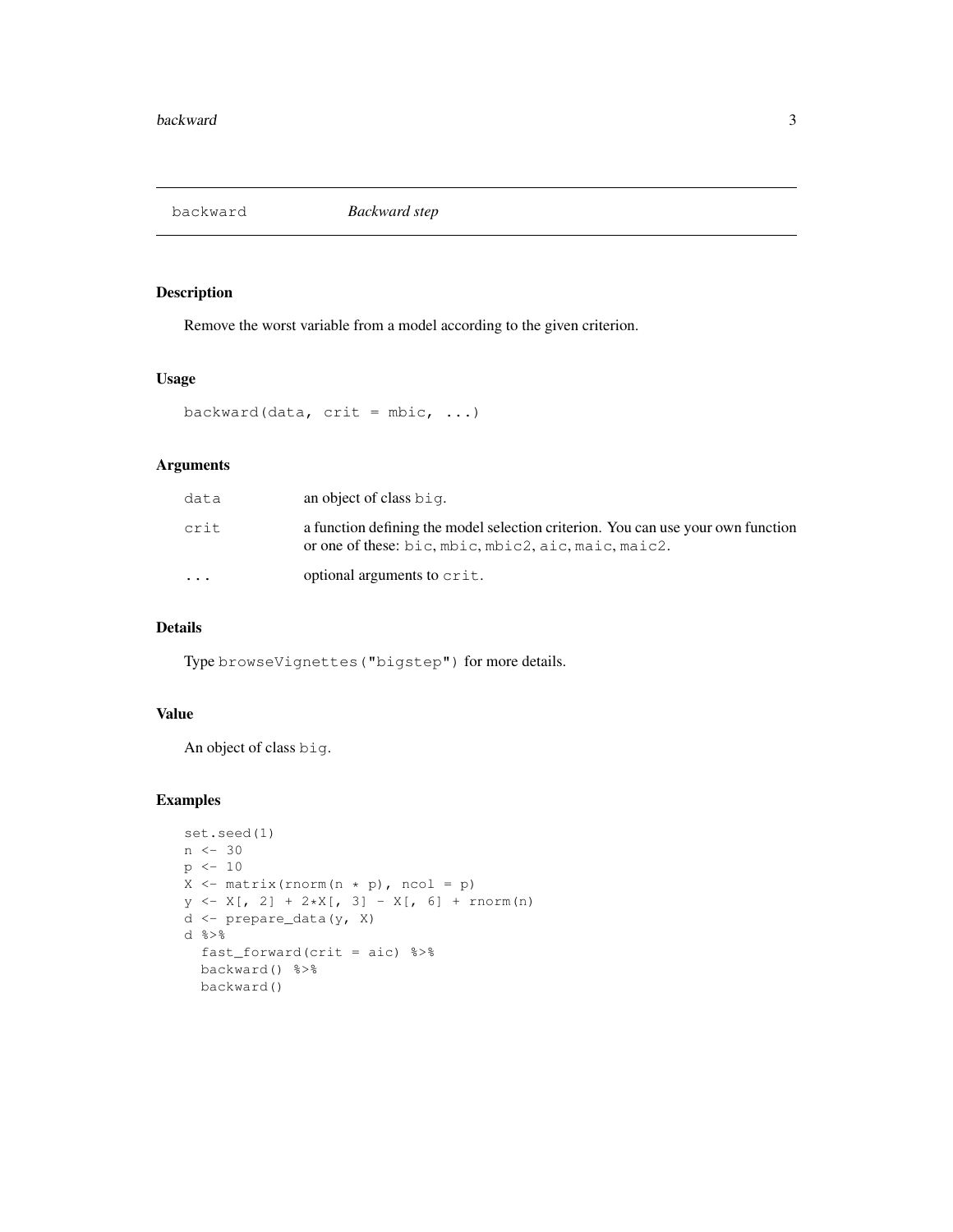bic *BIC*

## Description

Calculate BIC (Bayesian Information Criterion).

#### Usage

bic(loglik, k, n)

#### Arguments

| loglik | A numeric, the log-likelihood.                          |
|--------|---------------------------------------------------------|
| k      | An integer $\geq 0$ , the number of selected variables. |
| n      | An integer $> 0$ , the number of observations.          |

#### Value

A number, a value of BIC.

#### Examples

bic(10, 5, 100)

| bigstep | Model selection |
|---------|-----------------|
|         |                 |

# **Description**

Model selection using the stepwise procedure and the chosen criterion.

#### Details

The main goal of the package bigstep is to allow you to select a regression model using the stepwise procedure when data is very big, potentially larger than available RAM in your computer. What is more, the package gives you a lot of control over how this procedure should look like. At this moment, you can use one of these functions: stepwise, forward, backward, fast forward, multi backward and combinations of them. They can be treated as blocks from which the whole procedure of finding the best model is built.

When your data is larger than RAM you have in your computer, it is impossible to read it in a normal way. Fortunately, in a process of building a regression model it is not necessary to have access to all predictors at the same time. Instead, you can read only a part of the matrix X, check all variables from that part and then read another one. To do that with this package, you only need to read the matrix X using read.big.matrix from bigmemory package. The prepare\_data function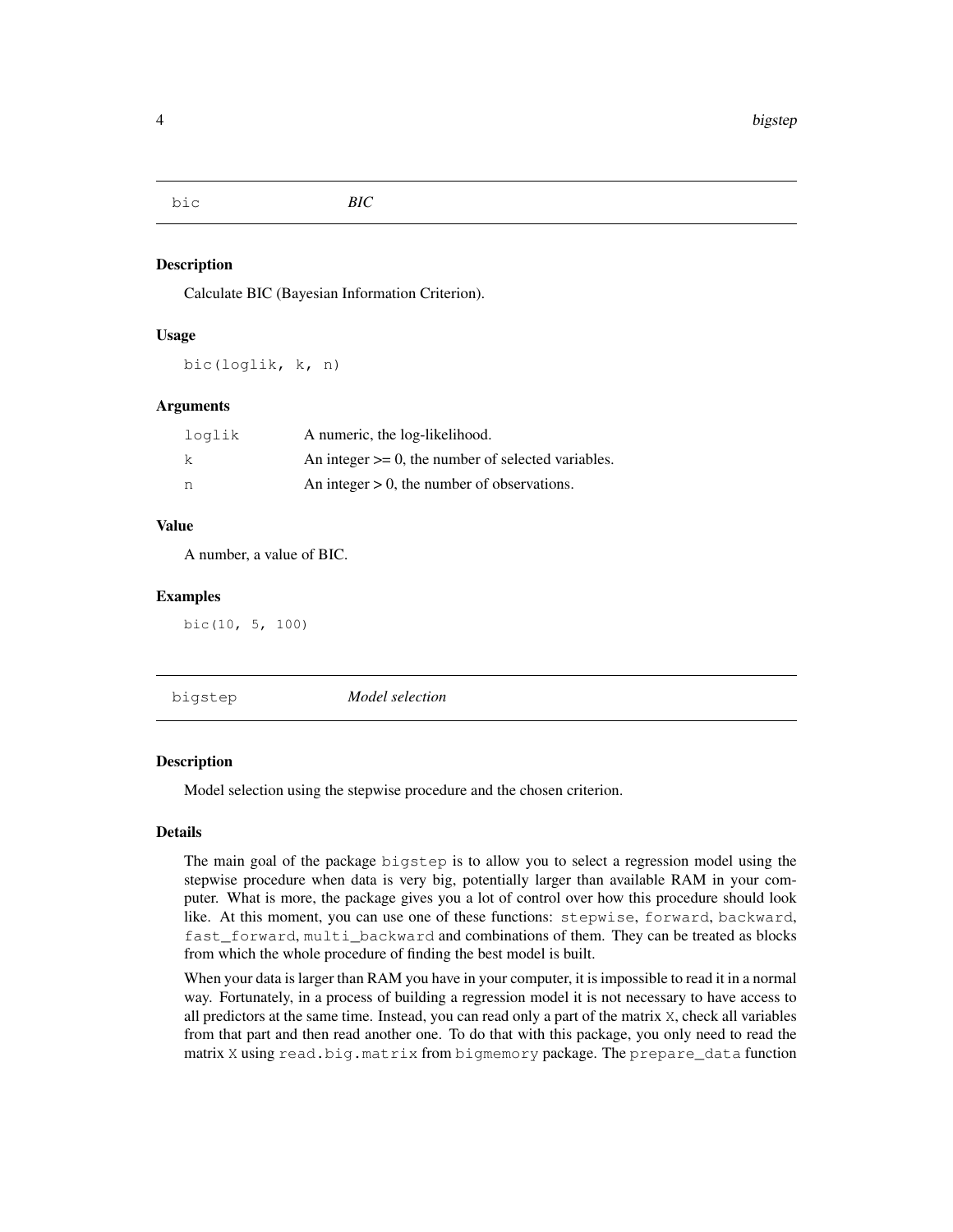#### bigstep 50 to 100 million to 100 million to 100 million to 100 million to 100 million to 100 million to 100 mi

has a parameter maxp which represents the maximum size (that is the number of elements) of one part. If X is bigger, it will be splitted. It will be done even if your matrix is big but you have enough RAM to read it in a normal way. It may seem unnecessary, but it is worth to do because R is not very efficient in dealing with big matrices.

Another problem with a large number of predictors is choosing an appropriate criterion. Classical ones like AIC or BIC are bad choice because they will almost certainly select a model with two many variables [1]. You can use modifications of them like mBIC [2], mBIC2 [3], mAIC or mAIC2. In brief, these criteria have much heavier penalty for the number of parameters, so they prefer smaller models than their classic versions.

If you want to read more, type browseVignettes("bigstep")

#### Author(s)

Piotr Szulc

#### References

[1] M. Bogdan, J.K. Ghosh, M. Zak-Szatkowska. Selecting explanatory variables with the modified version of Bayesian Information Criterion. Quality and Reliability Engineering International, 24:989-999, 2008.

[2] M. Bogdan, J.K. Ghosh, R.W. Doerge. Modifying the Schwarz Bayesian Information Criterion to locate multiple interacting quantitative trait loci. Genetics, 167:989-999, 2004.

[3] F. Frommlet, A. Chakrabarti, M. Murawska, M. Bogdan. Asymptotic Bayes optimality under sparsity for general distributions under the alternative, Technical report, arXiv:1005.4753v2, 2011.

```
## Not run:
library(bigstep)
### small data
set.seed(1)
n <- 200
p \leftarrow 20X \leftarrow matrix(rnorm(n * p), ncol = p)
colnames(X) <- paste0("X", 1:p)
y \leftarrow 1 + 0.4 * rowsums(X[, c(5, 10, 15, 20)]) + rnorm(n)data <- prepare_data(y, X)
results <- stepwise(data, crit = aic)
results$model
summary(results)
### bigger data
set.seed(1)
n <- 1e3
p <- 1e4
X \leftarrow matrix(rnorm(p * n), ncol = p)colnames(X) \leq paste0("X", 1:p)
Xadd <- matrix(rnorm(5 * n), n, 5) # additional variables
```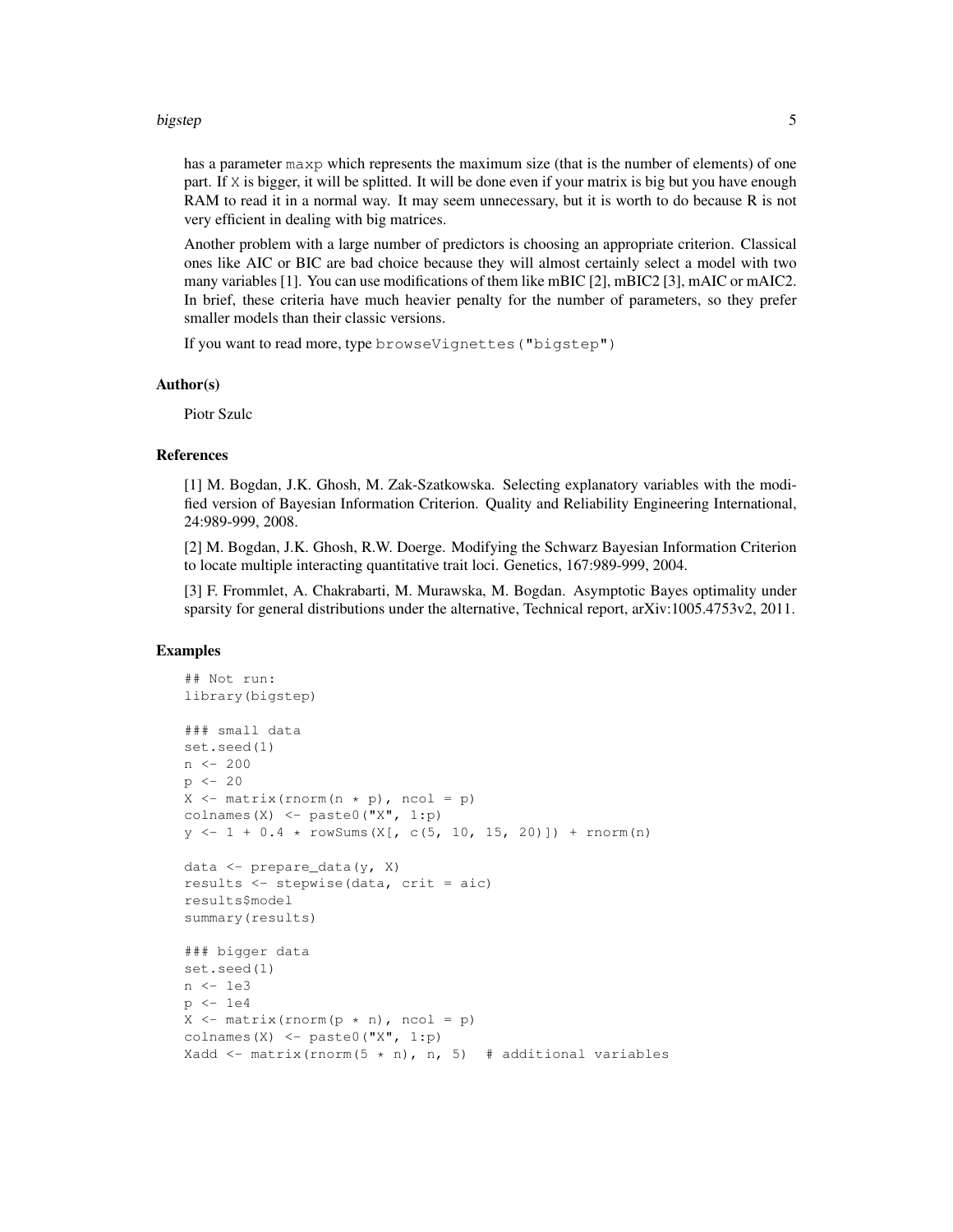```
colnames(Xadd) <- paste0("Xadd", 1:5)
y \leftarrow 0.2 * rowsums(X[, 1000 * (1:10)]) + Xadd[, 1] - 0.1 * Xadd[, 3] + norm(n)data \leq prepare_data(y, X, Xadd = Xadd)
data %>%
 reduce_matrix(minpv = 0.15) %>%
 stepwise(mbic) ->
 results
summary(results)
### big data
Xbig <- read.big.matrix("X.txt", sep = " ", header = TRUE,
                        backingfile = ''X.bin", descriptorfile = ''X.desc")
# Xbig <- attach.big.matrix("X.desc") # much faster
y <- read.table("y.txt")
# data <- prepare_data(y, Xbig) # slow because of checking NA
data <- prepare_data(y, Xbig, na = FALSE) # set if you know that you do not have NA
data %>%
  reduce_matrix(minpv = 0.001) %>%
 fast_forward(crit = bic, maxf = 50) 8>8multi_backward(crit = mbic) %>%
  stepwise(crit = mbic) -> msummary(m)
# more examples: type browseVignettes("bigstep")
## End(Not run)
```
fast\_forward *Fast-forward step*

#### Description

Add variables to a model as long as they reduce the given criterion. Variables are searched according to candidates and every one which reduces the criterion is added (not necessarily the best one).

#### Usage

```
fast_forward(data, crit = bic, ..., maxf = 70)
```
#### Arguments

| data    | an object of class big.                                                                                                                  |
|---------|------------------------------------------------------------------------------------------------------------------------------------------|
| crit    | a function defining the model selection criterion. You can use your own function<br>or one of these: bic, mbic, mbic2, aic, maic, maic2. |
| $\cdot$ | optional arguments to crit.                                                                                                              |
| maxf    | a numeric, a maximal number of variables in the final model.                                                                             |
|         |                                                                                                                                          |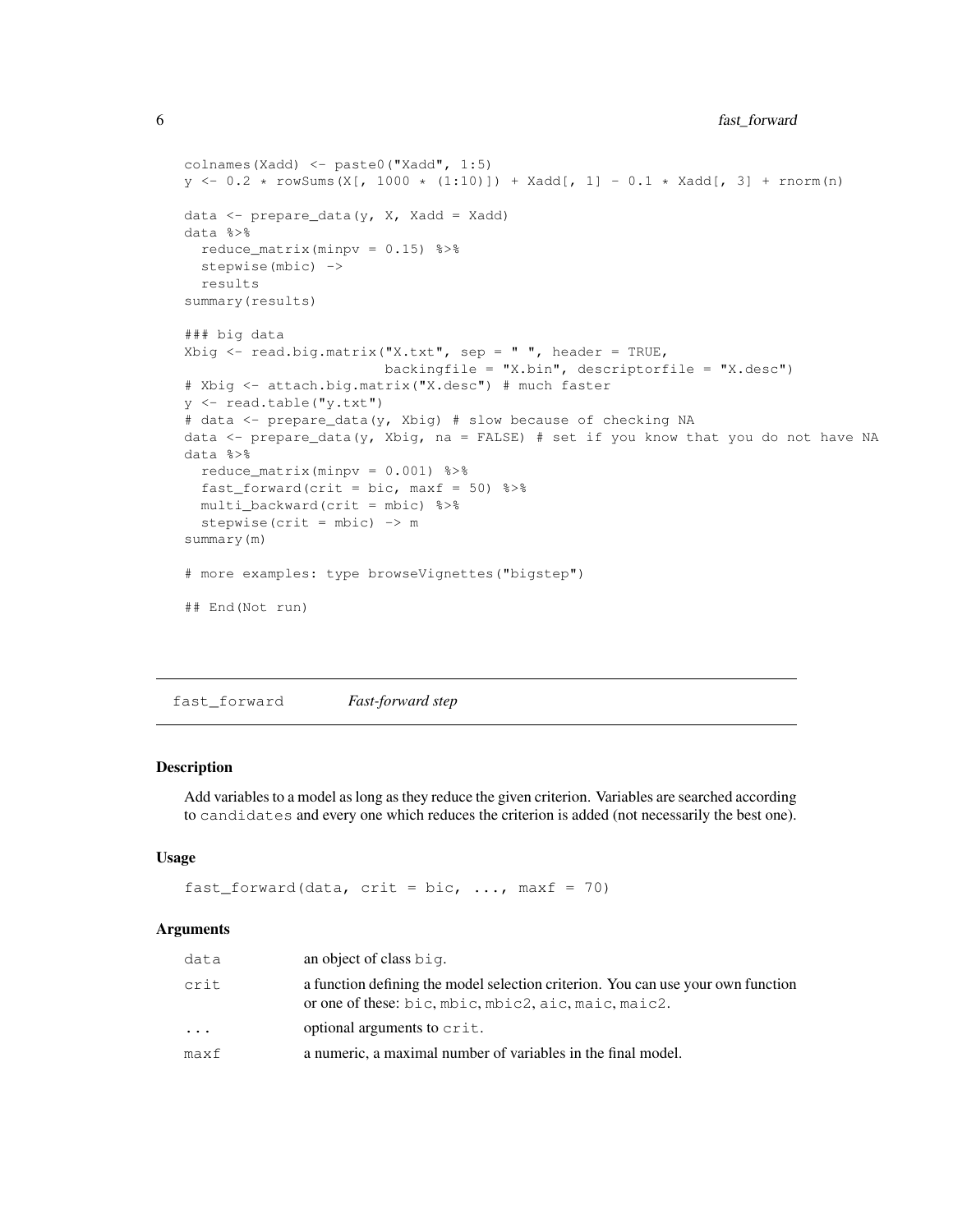#### forward 7 and 7 and 7 and 7 and 7 and 7 and 7 and 7 and 7 and 7 and 7 and 7 and 7 and 7 and 7 and 7 and 7 and 7 and 7 and 7 and 7 and 7 and 7 and 7 and 7 and 7 and 7 and 7 and 7 and 7 and 7 and 7 and 7 and 7 and 7 and 7 an

# Details

Type browseVignettes("bigstep") for more details.

## Value

An object of class big.

## Examples

```
set.seed(1)
n <- 30
p \leftarrow 10X \leftarrow matrix(rnorm(n * p), ncol = p)
y \leftarrow X[, 2] + 2*X[, 3] - X[, 6] + \text{norm}(n)d <- prepare_data(y, X)
fast_forward(d)
```
#### forward *Forward step*

## Description

Add the best variable to a model according to the given criterion.

#### Usage

```
forward(data, crit = mbic, ...)
```
#### Arguments

| data     | an object of class $bin$ .                                                                                                               |
|----------|------------------------------------------------------------------------------------------------------------------------------------------|
| crit     | a function defining the model selection criterion. You can use your own function<br>or one of these: bic, mbic, mbic2, aic, maic, maic2. |
| $\cdots$ | optional arguments to crit.                                                                                                              |

#### Details

Type browseVignettes("bigstep") for more details.

#### Value

An object of class big.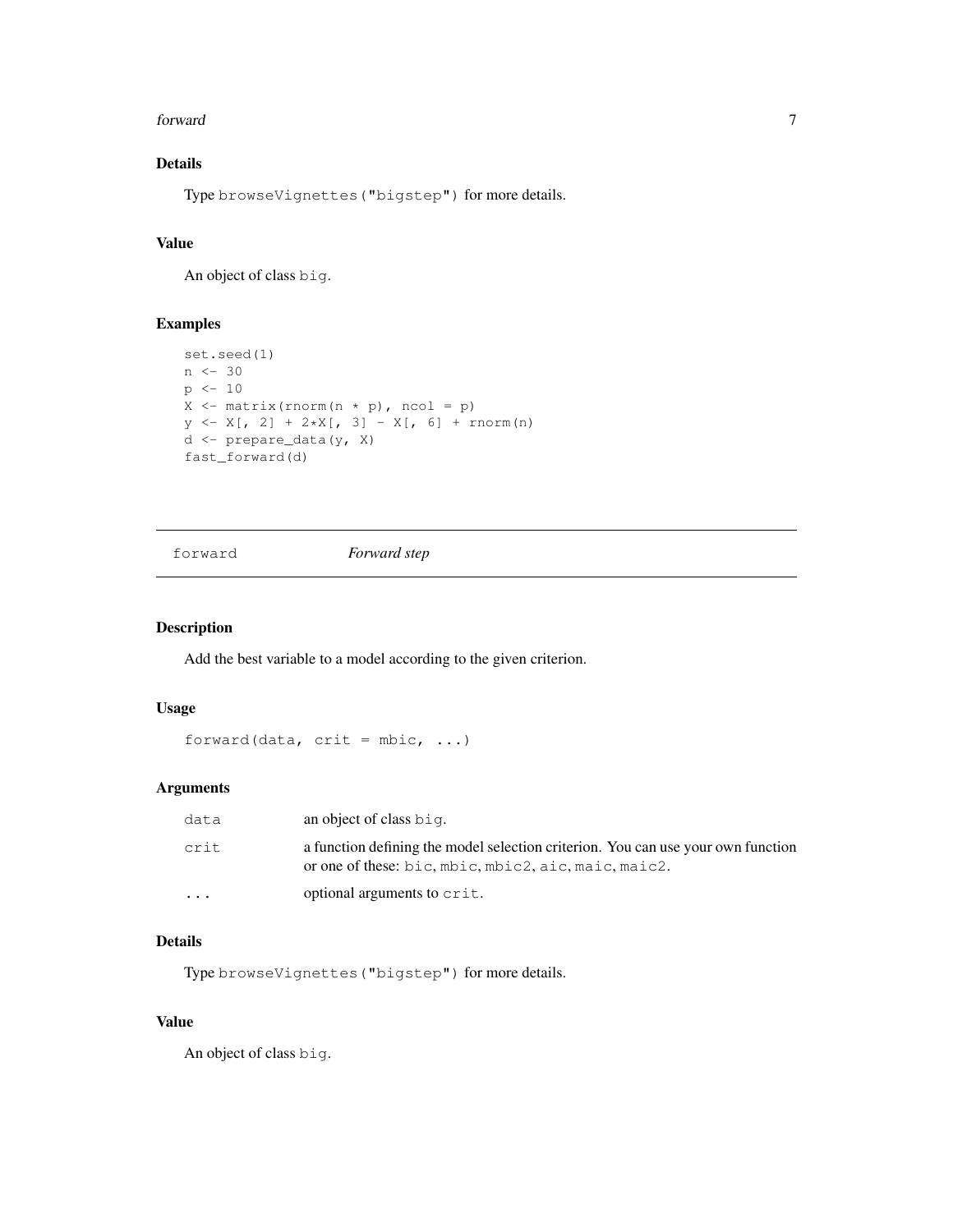# Examples

```
set.seed(1)
n <- 30
p \leftarrow 10X \leftarrow matrix( {rnorm(n * p), ncol = p})y \leftarrow X[, 2] + 2 \star X[, 3] - X[, 6] + \text{norm}(n)d <- prepare_data(y, X)
forward(d, crit = bic)
d \frac{6}{6} > \frac{6}{6}forward() %>%
  forward() %>%
  forward()
```
maic *mAIC*

## Description

Calculate mAIC (modified Akaike Information Criterion).

#### Usage

maic(loglik,  $k$ ,  $p$ , const = 0.5)

## Arguments

| loglik | A numeric, the log-likelihood.                                  |
|--------|-----------------------------------------------------------------|
| -k     | An integer $\geq 0$ , the number of selected variables.         |
| P      | An integer $> 0$ , the number of all variables or a weight.     |
| const  | A numeric $> 0$ , the expected number of significant variables. |

#### Value

A number, a value of mAIC.

# Examples

maic(10, 5, 100, 50)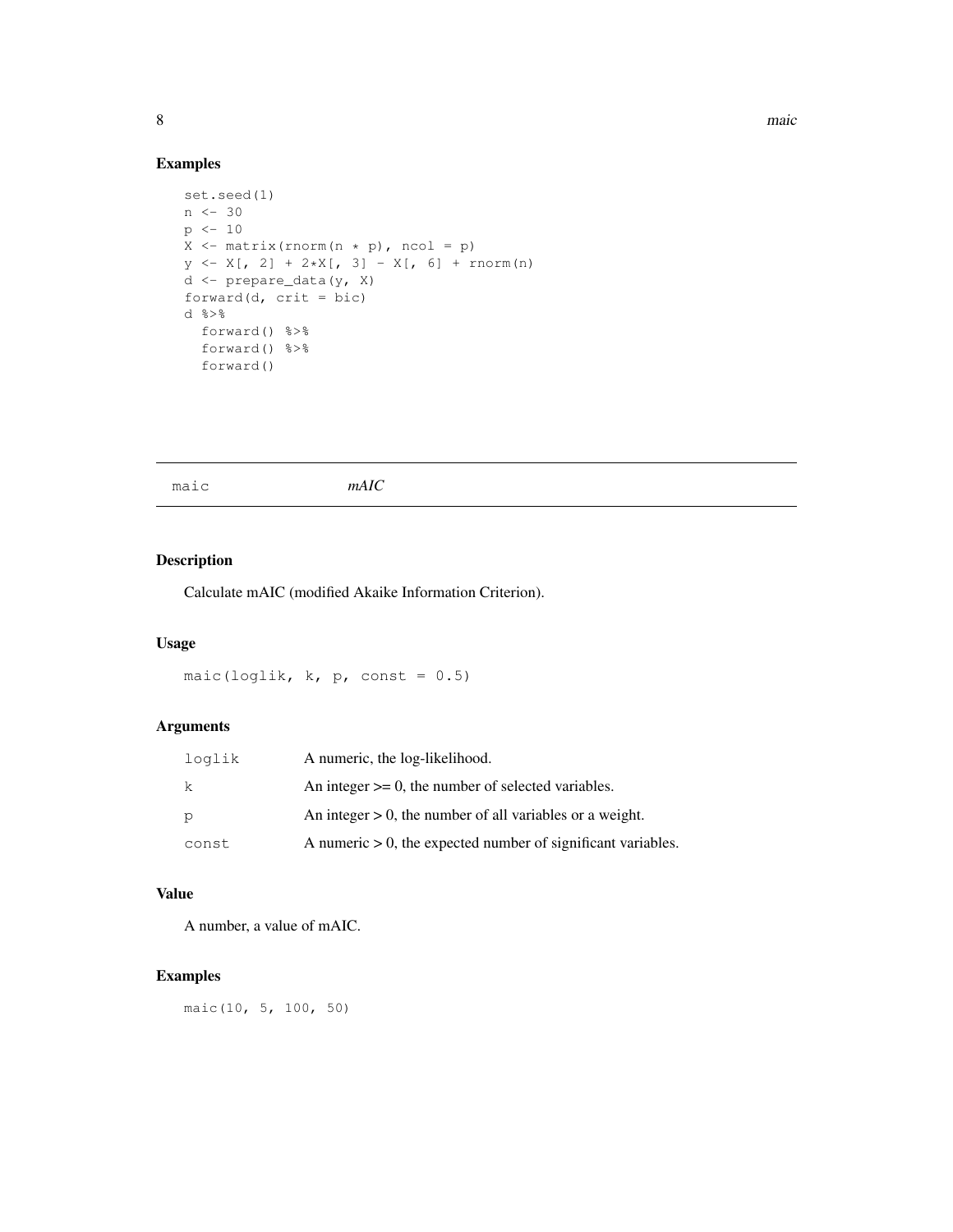maic2 *mAIC2*

# Description

Calculate mAIC2 (the second version of modified Akaike Information Criterion).

# Usage

maic2(loglik,  $k$ ,  $n$ ,  $p$ , const = 0.5)

# Arguments

| loqlik | A numeric, the log-likelihood.                                                              |
|--------|---------------------------------------------------------------------------------------------|
| k      | An integer $\geq 0$ , the number of selected variables.                                     |
| n      | An integer $> 0$ , the number of observations, used only to check if k is not too<br>large. |
| p      | An integer $> 0$ , the number of all variables or a weight.                                 |
| const  | A numeric $> 0$ , the expected number of significant variables.                             |

# Value

A number, a value of mAIC2.

## Examples

maic2(10, 5, 100, 50)

mbic *mBIC*

## Description

Calculate mBIC (modified Bayesian Information Criterion).

## Usage

mbic(loglik, k, n, p, const = 4)

## Arguments

| loglik | A numeric, the log-likelihood.                                  |
|--------|-----------------------------------------------------------------|
| k      | An integer $\geq 0$ , the number of selected variables.         |
| n      | An integer $> 0$ , the number of observations.                  |
| P      | An integer $> 0$ , the number of all variables or a weight.     |
| const  | A numeric $> 0$ , the expected number of significant variables. |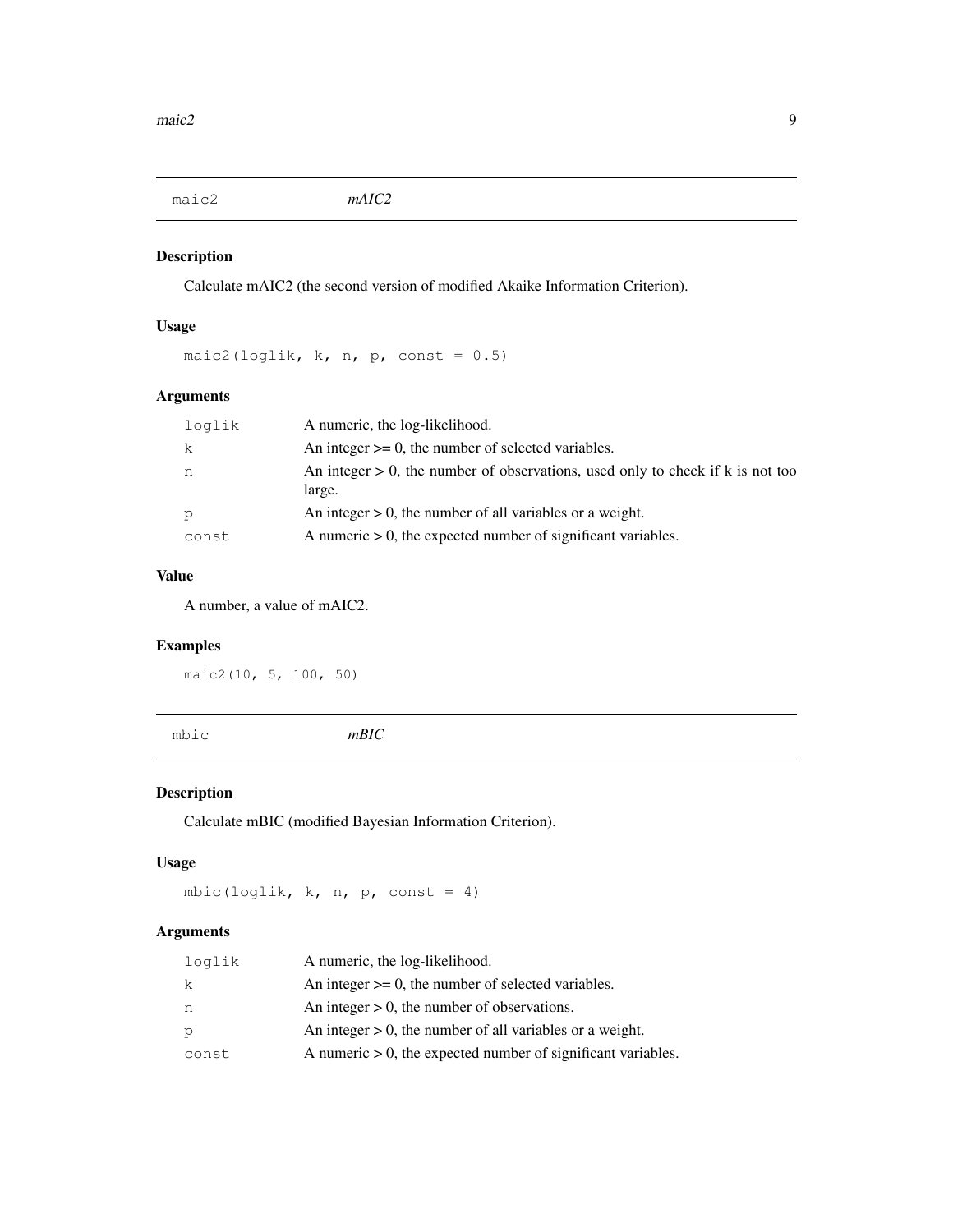## Value

A number, a value of mBIC.

# Examples

```
mbic(10, 5, 100, 50)
```
mbic2 *mBIC2*

## Description

Calculate mBIC2 (the second version of modified Bayesian Information Criterion).

## Usage

mbic2(loglik,  $k$ ,  $n$ ,  $p$ , const = 4)

## Arguments

| loglik | A numeric, the log-likelihood.                                  |
|--------|-----------------------------------------------------------------|
| k      | An integer $\geq 0$ , the number of selected variables.         |
| n      | An integer $> 0$ , the number of observations.                  |
| p      | An integer $> 0$ , the number of all variables or a weight.     |
| const  | A numeric $> 0$ , the expected number of significant variables. |

# Value

A number, a value of mBIC2.

# Examples

mbic2(10, 5, 100, 50)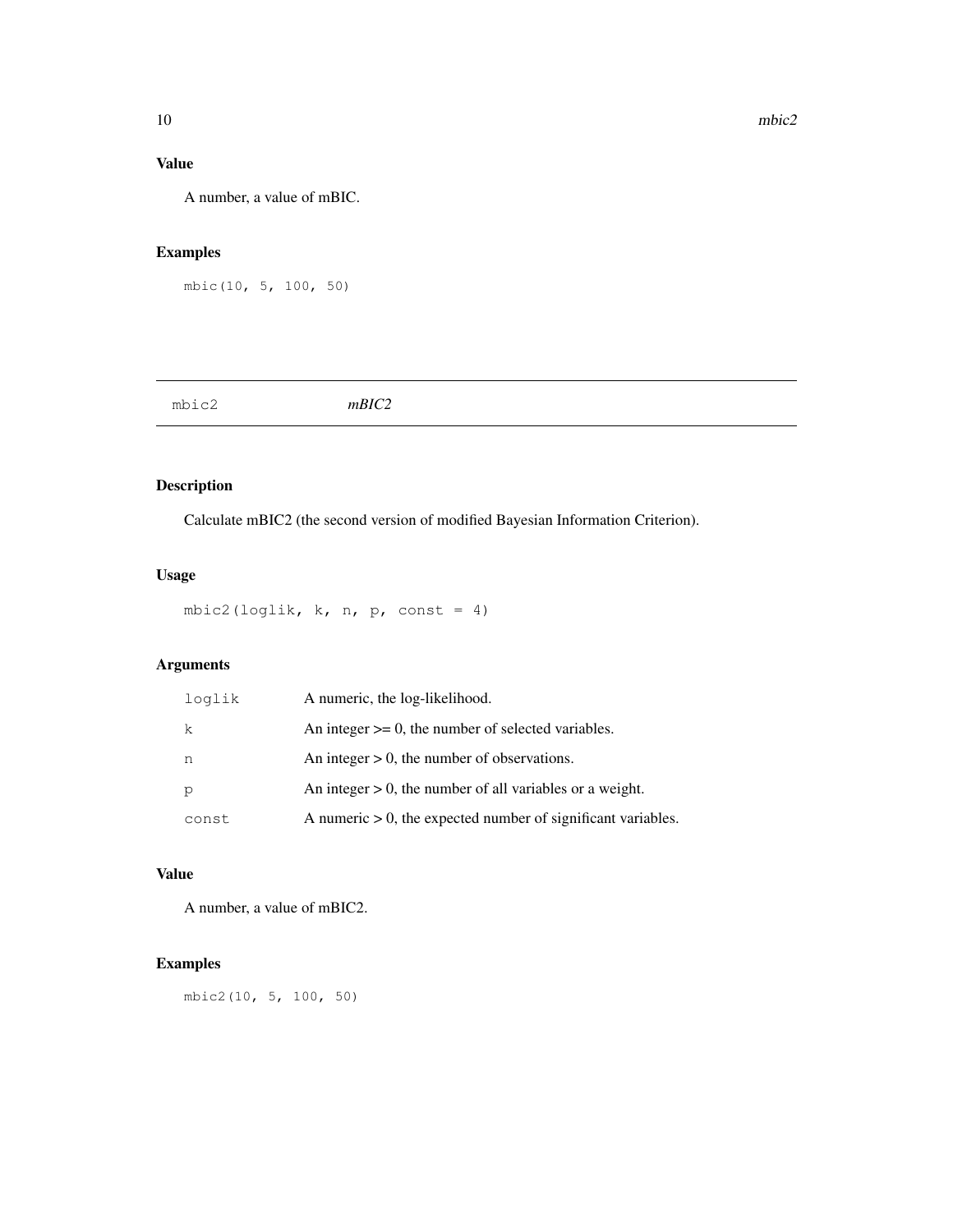## multi\_backward *Multi-backward step*

#### Description

Remove the worst variables from a model as long as they reduce the given criterion (backward elimination).

#### Usage

```
multi_backward(data, crit = mbic, ...)
```
#### Arguments

| data      | an object of class big.                                                                                                                  |
|-----------|------------------------------------------------------------------------------------------------------------------------------------------|
| crit      | a function defining the model selection criterion. You can use your own function<br>or one of these: bic, mbic, mbic2, aic, maic, maic2. |
| $\ddotsc$ | optional arguments to crit.                                                                                                              |

#### Details

Type browseVignettes("bigstep") for more details.

#### Value

An object of class big.

```
set.seed(1)
n \le -30p \leftarrow 10X \leftarrow \text{matrix}(rnorm(n * p), ncol = p)y \leftarrow X[, 2] + 2*X[, 3] - X[, 6] + \text{norm}(n)d <- prepare_data(y, X)
d %>%
  fast_forward(crit = aic) %>%
  multi_backward(crit = bic)
```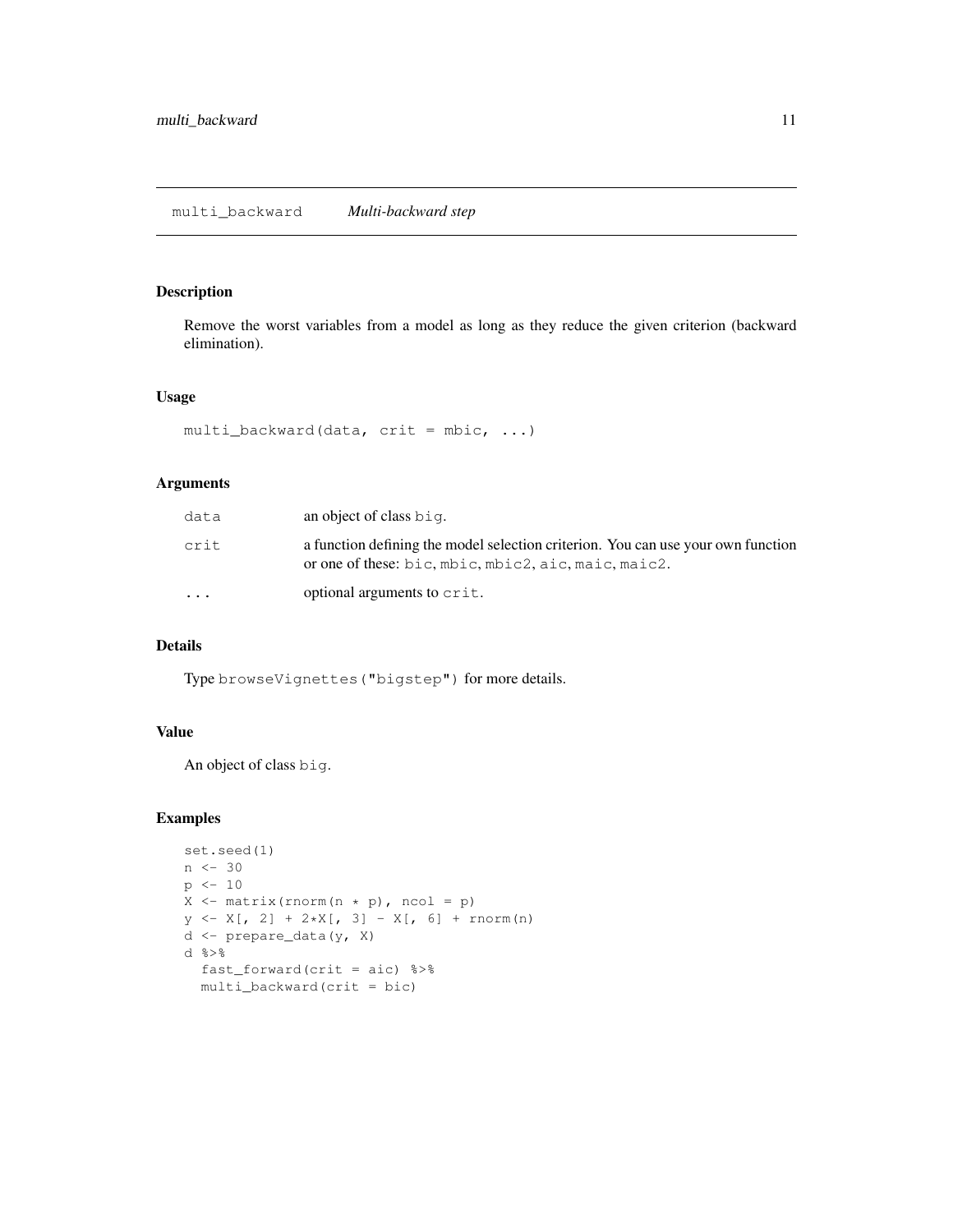# Description

Create an object of class big which is needed to perform the selection procedure.

## Usage

```
prepare_data(y, X, type = "linear", candidates = NULL, Xadd = NULL,
  na = NULL, maxp = 1e+06, verbose = TRUE)
```
# Arguments

| У          | a numeric vector of dependent (target) variable.                                                                                                                                                                                                                                                                                       |
|------------|----------------------------------------------------------------------------------------------------------------------------------------------------------------------------------------------------------------------------------------------------------------------------------------------------------------------------------------|
| X          | a numeric matrix or an object of class $\text{big.matrix}$ . The columns of X should<br>contain dependent variables (predictors).                                                                                                                                                                                                      |
| type       | a string, type of the regression model you want to fit. You can use one of these:<br>"linear", "logistic", "poisson".                                                                                                                                                                                                                  |
| candidates | a numeric vector, columns from X which will be used in the selection procedure.<br>The order is important. If NULL, every column will be used.                                                                                                                                                                                         |
| Xadd       | a numeric matrix, additional variables which will be included in the model se-<br>lection procedure (they will not be removed in any step). If NULL, Xadd will<br>contain only a column of ones (the intercept). If you specify Xadd, a column of<br>ones will be automatically added (it is impossible to not include the intercept). |
| na         | a logical. There are any missing values in $X$ ? If $NULL$ , it will be checked (it can<br>take some time if $X$ is big, so it is reasonable to set it).                                                                                                                                                                               |
| maxp       | a numeric. The matrix X will be splitted into parts with maxp elements. It will<br>not change results, but it is necessary if your computer does not have enough<br>RAM. Set to a lower value if you still have problems.                                                                                                              |
| verbose    | a logical. Set FALSE if you do not want to see any information during the<br>selection procedure.                                                                                                                                                                                                                                      |

#### Details

The function automatically removes observations which have missing values in y. Type browseVignettes ("bigstep" for more details.

#### Value

An object of class big.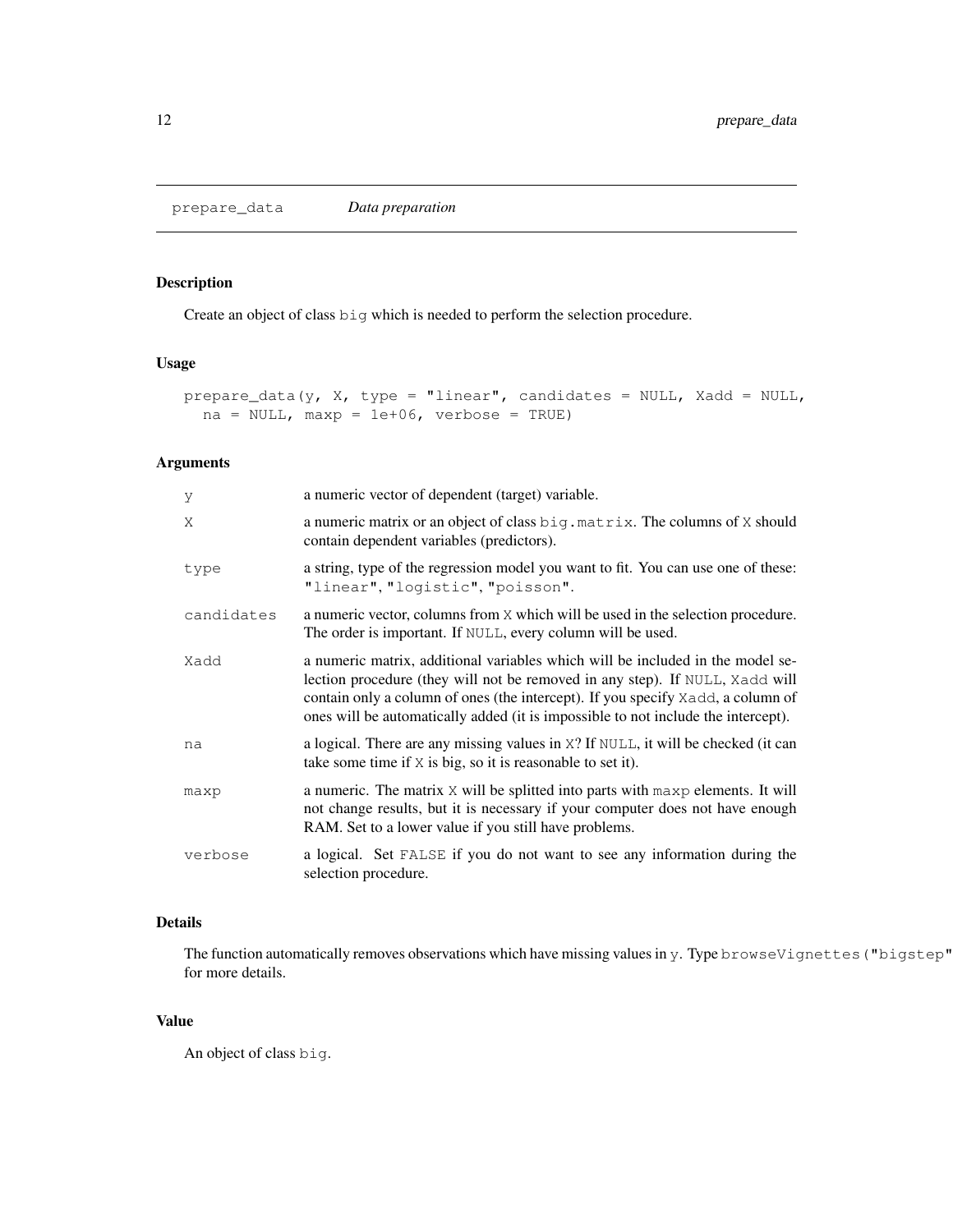## reduce\_matrix 13

#### Examples

```
X \leftarrow \text{matrix}(rnorm(20), ncol = 4)y \leftarrow X[, 2] + \text{norm}(5)data <- prepare_data(y, X)
```
reduce\_matrix *Reducing number of variables*

#### Description

Perform the Pearson correlation tests between a vector  $y$  and every variable from a matrix  $X$  (separately) and remove uncorrelated variables. The function is much faster when you do not have any missing values (set na = FALSE in prepare\_data in that case).

#### Usage

```
reduce_matrix(data, minpv = 0.15)
```
#### Arguments

| data  | an object of class big.                                                          |
|-------|----------------------------------------------------------------------------------|
| minpv | a numeric. Variables with p-values for the Pearson correlation tests larger than |
|       | minpy will be removed from candidates.                                           |

#### Details

Type browseVignettes("bigstep") for more details.

#### Value

An object of class big.

```
set.seed(1)
n \le -30p \leftarrow 10X \leftarrow \text{matrix}(rnorm(n * p), ncol = p)y \leftarrow X[, 2] + 2*X[, 3] - X[, 6] + \text{norm}(n)d <- prepare_data(y, X)
reduce_matrix(d)
```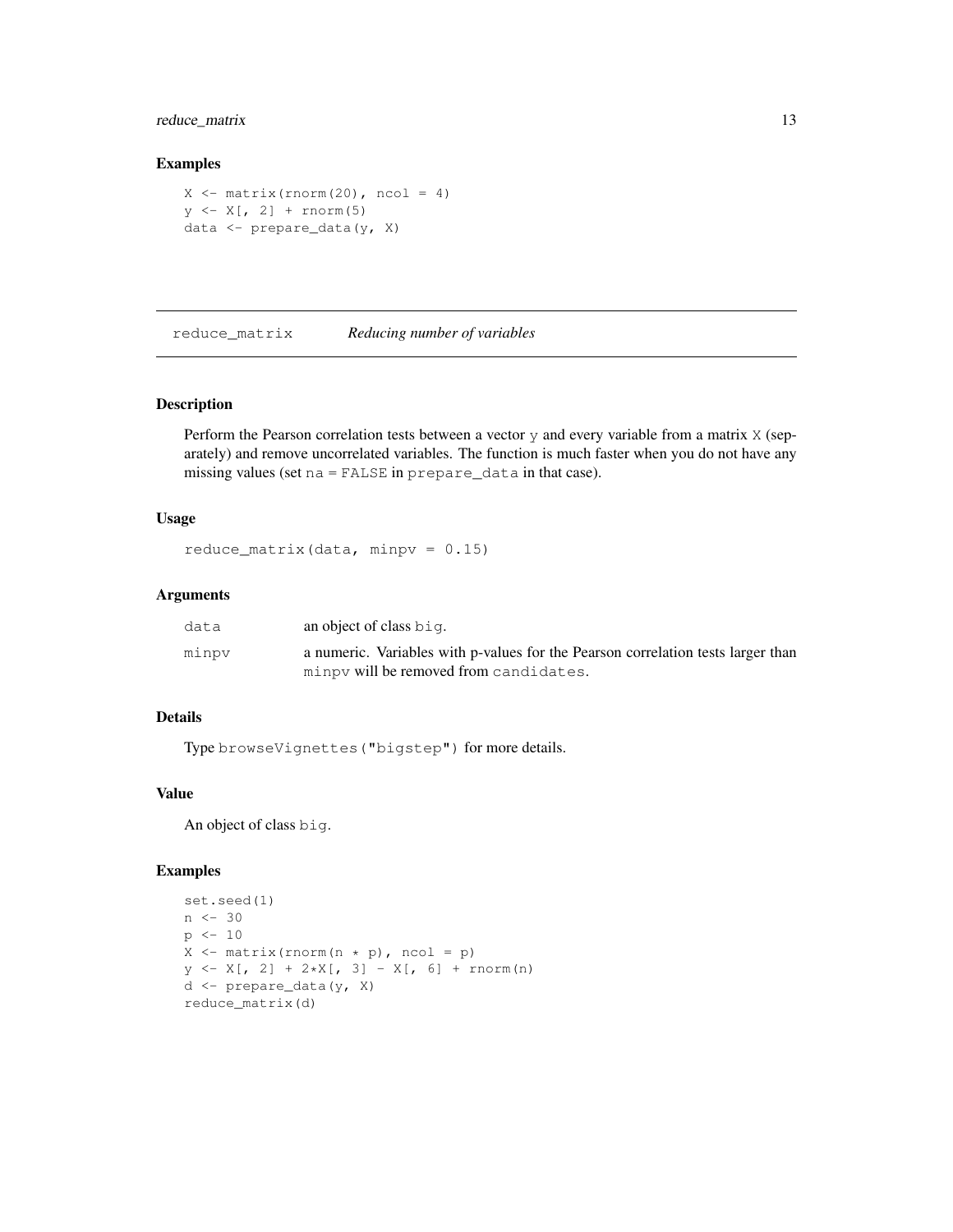stepwise *Stepwise*

#### Description

Build a model according to the stepwise procedure (bidirectional) and the given criterion.

#### Usage

```
stepwise(data, crit = mbic, ...)
```
# Arguments

| data      | an object of class big.                                                                                                                  |
|-----------|------------------------------------------------------------------------------------------------------------------------------------------|
| crit      | a function defining the model selection criterion. You can use your own function<br>or one of these: bic, mbic, mbic2, aic, maic, maic2. |
| $\ddotsc$ | optional arguments to crit.                                                                                                              |

## Details

Type browseVignettes("bigstep") for more details.

#### Value

An object of class big.

```
set.seed(1)
n \le -30p <- 10
X \leftarrow \text{matrix}(rnorm(n * p), ncol = p)y \leftarrow X[, 2] + 2*X[, 3] - X[, 6] + \text{norm}(n)d <- prepare_data(y, X)
stepwise(d)
d %>%
  fast_forward(crit = aic) %>%
  stepwise(crit = bic)
```